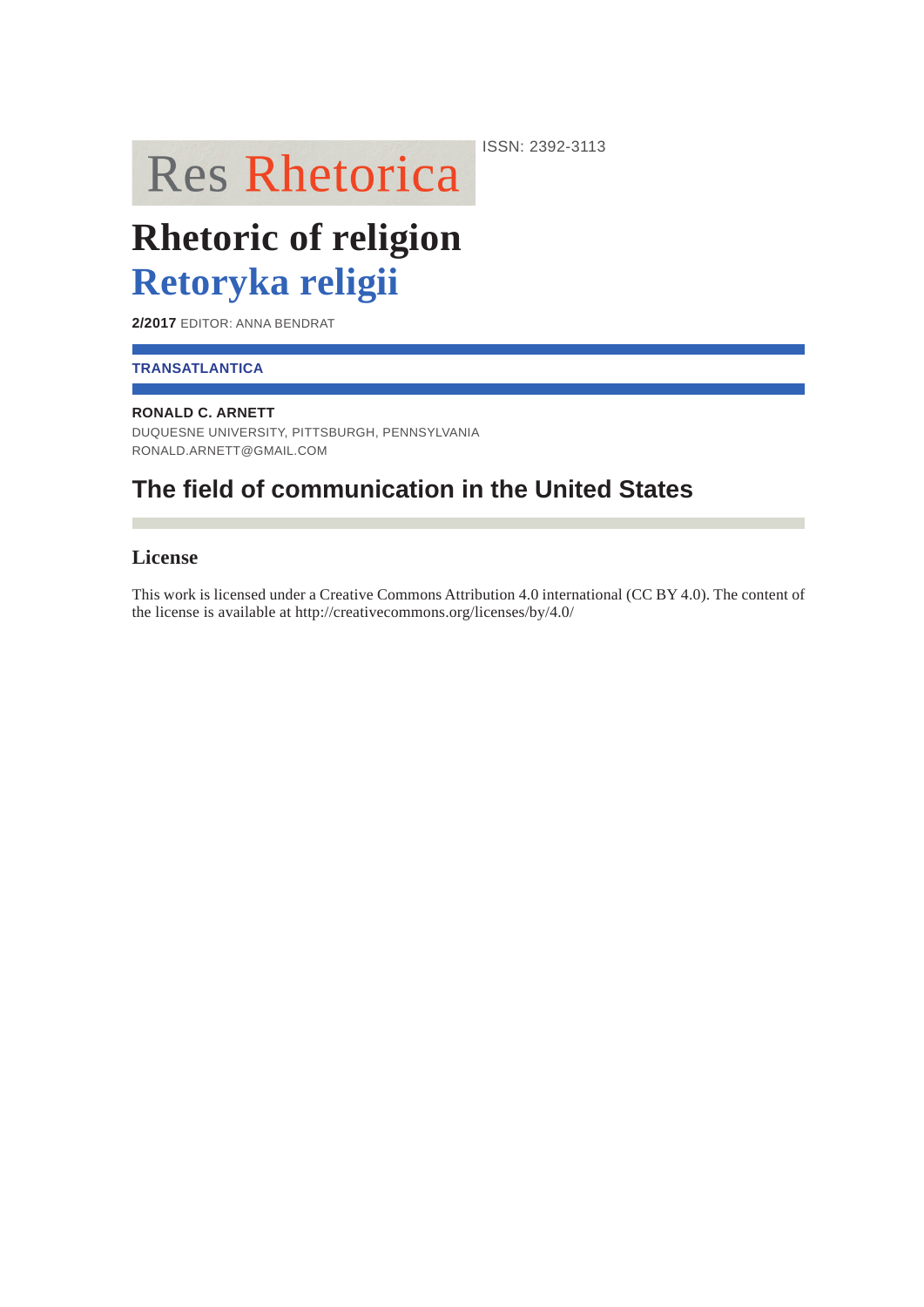## **The field of communication in the United States**

I offer my thanks to my colleague, Anna Bendrat, for asking me to offer comments on the field of communication in the United States, stressing its rhetorical roots.

The field of communication in the United States begins with rhetorical roots. Long before there was a National Communication Association, the initial mother organization was the National Association of Academic Teachers of Public Speaking. In Chicago, Illinois, in 1914, a group of public speaking teachers marched out of a National Council of Teachers of English conference, declaring their independence. This event marked the beginning of a professional field of study as colleagues walked out of the Palmer House in Chicago and into responsibility for the creation of an academic discipline. The birth of rhetoric as a contemporary academic field of study commences with these historic events of 1914; the actions of a small number of faculty committed to public speaking constituted the beginning foundation of what we now term the National Communication Association. Of course, rhetoric traces to the insights of the Greeks, particularly the work of Aristotle; however, the modern study of rhetoric began as a profession in this historical era with the events of the Chicago protest and walkout.

Since that moment, rhetoric as an area of study undergirds a large segment of communication inquiry in the United States. Currently, there are 19 journals noted by the Rhetoric Society of America devoted specifically to the study and research of rhetoric: *The African Yearbook of Rhetoric*, *Argumentation and Advocacy*, *College Composition and Communication*, *College English*, *Communication and Critical/ Cultural Studies*, *Enculturation: A Journal of Rhetoric*, *Writing, and Culture*, *JAC*, *Kairos*, *Philosophy & Rhetoric*, *Poroi*, *Pre/Text*, *Quarterly Journal of Speech*, *Rhétorique et Argumentation*, *RhetNet*, *Rhetoric & Public Affairs*, *Rhetoric Review*, *Rhetoric Society Quarterly*, *Rhetorica*, and *Written Communication*. The oldest journal to engage rhetoric is *The Quarterly Journal of Speech*, published initially as *The Quarterly Journal of Public Speaking* (1915). Another recent addition to the study of rhetoric is *Rhetoric Society Quarterly* (1968). In 1983, *Rhetorica* emerged as the quarterly journal for the International Society for the History of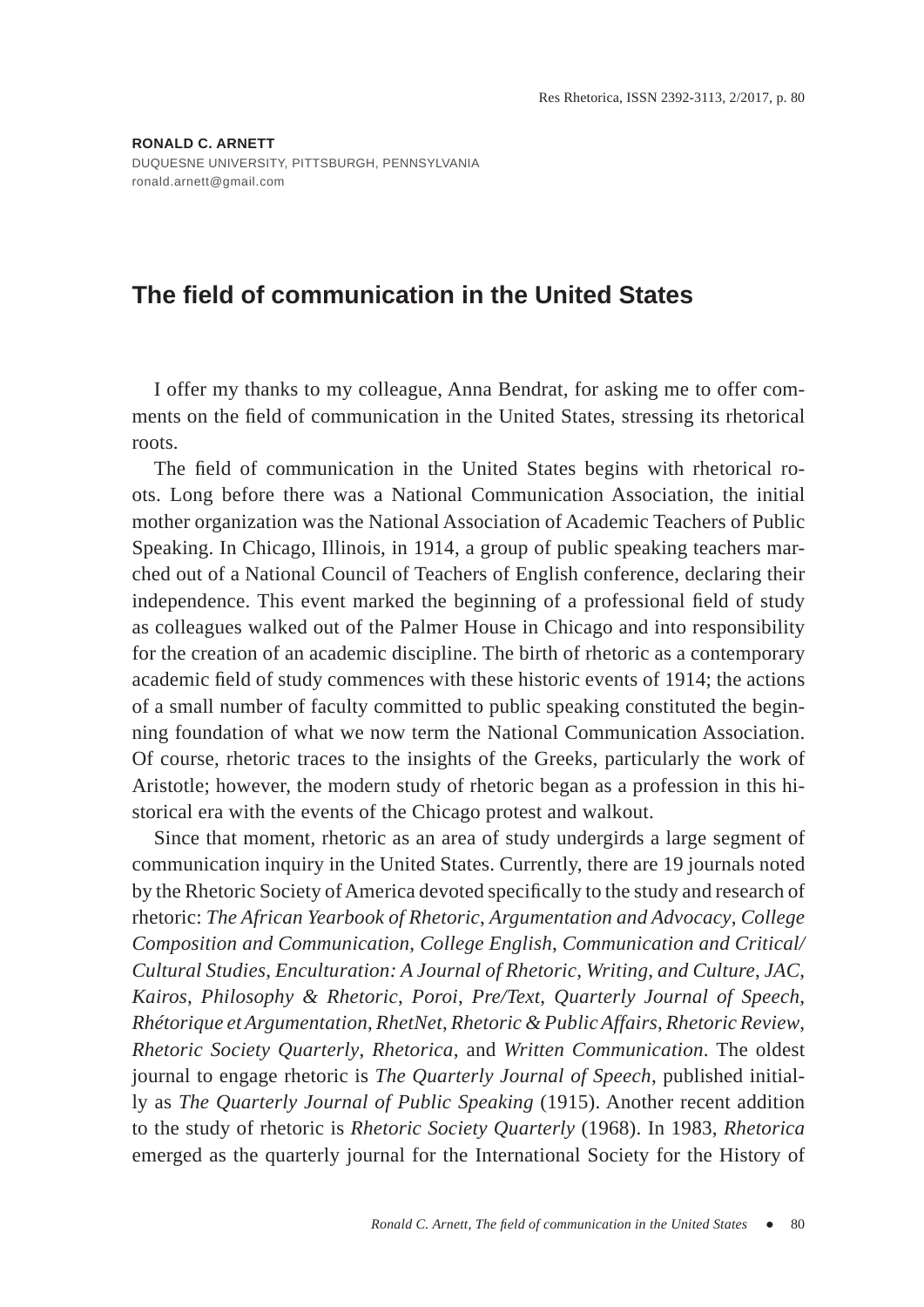Rhetoric, and in 1998, the first issue *Rhetoric and Public Affairs* emerged. In each case, the journals examine rhetoric from a wide conceptual base, inviting scholarship situated within a conception of rhetoric as a multidisciplinary intellectual activity.

There are multiple communication studies departments that include rhetoric in their title. For instance, the following universities stress rhetoric in their title: Duquesne University's Communication and Rhetorical Studies in Pittsburgh, Pennsylvania, University of Richmond's Rhetoric and Communication Studies in Richmond, Virginia, Syracuse University's Communication and Rhetorical Studies in Syracuse, New York, NC State University's Communication, Rhetoric and Digital Media in Raleigh, North Carolina, University of South Carolina's Speech Communication and Rhetoric in Columbia, South Carolina, Hofstra University's Department of Speech Communication, Rhetoric, and Performance Studies in Hempstead, New York, Colorado State University Pueblo's Communication and Rhetoric in Pueblo, Colorado, Drake University's Rhetoric and Communication Studies in Des Moines, Iowa, Illinois College's Communication and Rhetorical Studies in Champaign, Illinois, University of San Francisco's Rhetoric and Language in San Francisco, California, and St. John's University's Department of Rhetoric, Communication, and Theatre in Jamaica, New York.

One of the few PhD programs identified by the term rhetoric alone is at Duquesne University. This program gathered approval by the Commonwealth of Pennsylvania in 2002. Currently, the program has 74 graduates, with 28 scholarly books now published by its graduates. Under the umbrella of rhetoric, the Duquesne University PhD program examines communication ethics, history of communication, and philosophy of communication as theoretical insights for engaging rhetoric in the marketplace via corporate communication and integrated marketing communication. The program's study and enactment is consistent with the work of Calvin O. Schrag<sup>1</sup>, who explicated the organic connection between philosophy of communication and rhetoric. This orientation has a long history, beginning with the work of Carroll C. Arnold and Henry Johnstone Jr.,<sup>2</sup> with their emphasis on the interplay of philosophy and rhetoric. The journal, *Philosophy and Rhetoric*, originated in the Penn State College Communications Arts and Sciences department and its subsequent editors read as a who's who in the field of communication; Henry W. Johnstone, Jr., Gerard A. Hauser, Donald Phillip Verene,

<sup>1.</sup> Calvin O. Schrag is the George Ade Distinguished Professor of Philosophy at Purdue University. Schrag is the co- -founder of *Continental Philosophy Review*, an international philosophical journal. He has authored nine books, with his *Communicative Praxis and the Space of Subjectivity* being of important note to rhetoricians.

<sup>2.</sup> Carroll C. Arnold and Henry Johnstone Jr. co-founded the *Philosophy and Rhetoric* journal at Penn State, publishing its first issue in 1968. The journal and its founders continue to be of great import today, with the Carroll C. Arnold Distinguished Lecture given at NCA each year and Henry Johnstone Jr.'s work on the rhetorical wedge and the ad hominem fallacy still being discussed.